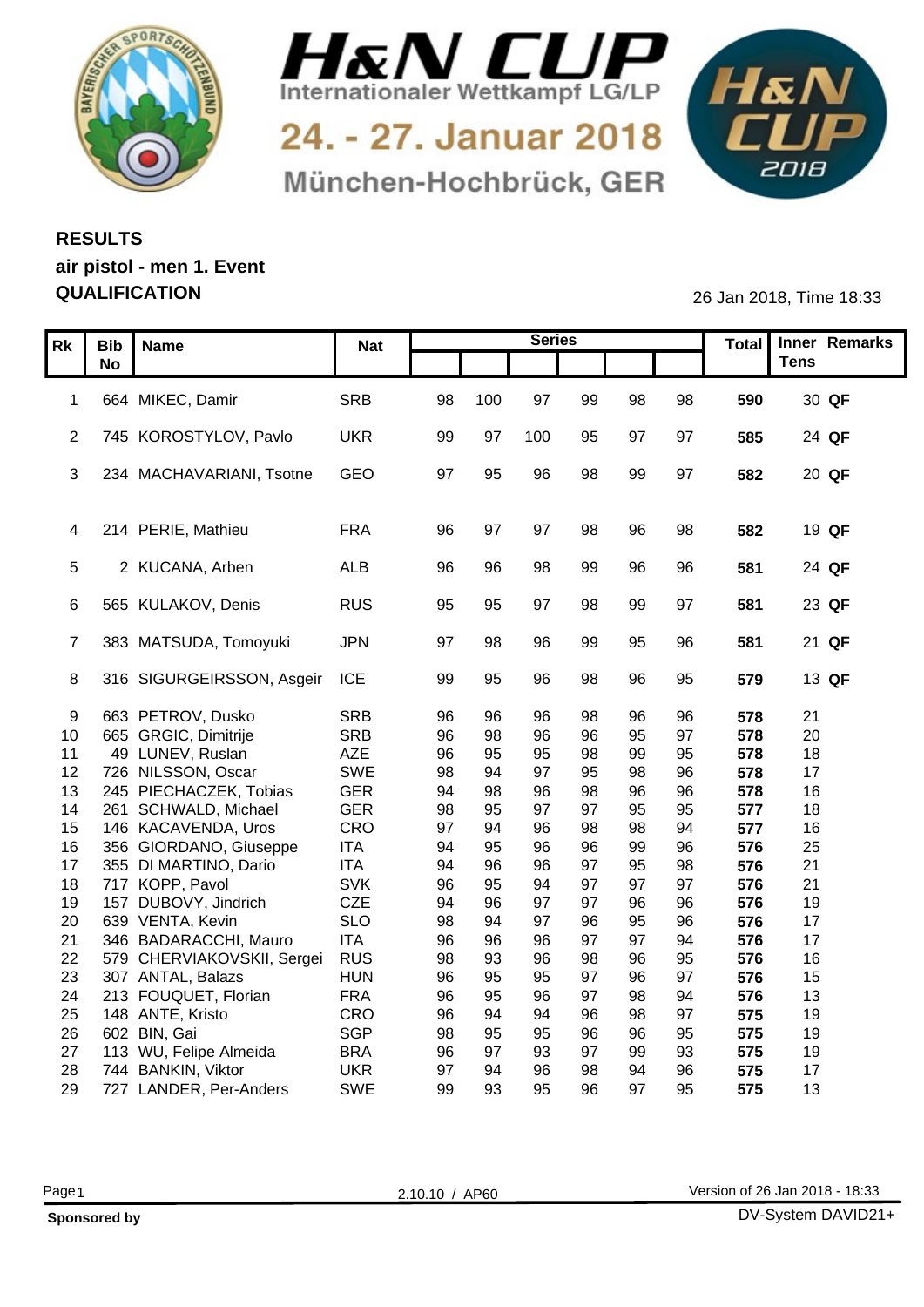



24. - 27. Januar 2018 München-Hochbrück, GER



## **RESULTS air pistol - men 1. Event QUALIFICATION** 26 Jan 2018, Time 18:33

|    | Rk   Bib   Name                 | <b>Nat</b> |                 |    | <b>Series</b> |                |                |                 | Total Inner Remarks |  |
|----|---------------------------------|------------|-----------------|----|---------------|----------------|----------------|-----------------|---------------------|--|
|    | <b>No</b>                       |            |                 |    |               |                |                |                 | <b>Tens</b>         |  |
|    |                                 |            |                 |    |               |                |                |                 |                     |  |
|    | 30 693 DEMIERRE, Steve          | SUI        | 98<br>-97       | 95 | 93            | 94             | 97             | 574             | 18                  |  |
| 31 | 406 ALANAZI, Atallah            | <b>KSA</b> | 93<br>95        | Q. | 98            |                | 96             | 574             | 18                  |  |
|    | 32 716 TUZINSKY, Juraj          | <b>SVK</b> | 91<br>97        | 96 | 96            | qq             | 95             | 57 <sub>0</sub> | 17                  |  |
|    | 33 511 WOJTYNA, Szymon          | POL        | 98<br>93        | 98 | 95            | 94             | 95             | 573             | 22                  |  |
|    | 34 338 SINGH, Omkar             | <b>IND</b> | 94<br>96        | 93 | 95            |                | 98             | 573             | 18                  |  |
| 35 | 589 KILIN, Nikolai              | <b>RUS</b> | 97              | 97 | 93            |                | 98             | 573             | 18                  |  |
| 36 | 305 TATRAI, Milos               | <b>HUN</b> | 96              |    | 95            |                | 94             | 573             | 14                  |  |
| 37 | 147 POSAVEC, Zeliko             | CRO        | 98              |    | 92            |                | 94             | 573             | 13                  |  |
| 38 | 123 CINDRIC, Vlado              | CRO        | 97              |    | 92            | Q <sub>7</sub> | 95             | 573             | 12                  |  |
| 39 | 410 STRAUTMANIS, Lauris         | LAT        | 96<br>93        |    | 96            |                | 96             | 572             | 21                  |  |
| 40 | 77 TODOROV, Alksandar           | <b>BAY</b> | 93<br>96        | 96 | 94            |                | 93             | 571             | 18                  |  |
| 41 | 332 SUMEDH, Kumar Devlaliv.     | <b>IND</b> | 95<br>95        | 95 | 95            |                | 97             | 571             | 17                  |  |
| 42 | 510 KNAPIK, Wojciech            | POL        | 92<br>$\Omega$  | 96 | 96            | ۵R             | Q <sub>7</sub> | 571             | 17                  |  |
| 43 | 52 GRIMM, Philipp               | <b>BAY</b> | 96              |    | 94            | 98             | 94             | 571             | 13                  |  |
| 44 | 235 KADAGIDZE, Levan            | GEO        | 95<br>$\Omega$  | 95 | 96            |                | 93             | 571             |                     |  |
| 45 | 393 YUNUSMETOV, Rashid          | KAZ        | 96<br><b>Q7</b> | 95 | 95            |                | 93             | 570             | 21                  |  |
| 46 | 731 DIKEC, Yusuf                | <b>TUR</b> | 92              |    | 95            |                | 94             | 570             | 17                  |  |
| 47 | 283 GAMPIERAKIS, Georgios       | GRE        | 95              | 96 | 95            | 95             | 93             | 570             | 15                  |  |
| 48 | 343 KATZ, Daniel                | <b>ISR</b> | 94              |    |               |                | 95             | 570             | 14                  |  |
| 49 | 80 LIEBENS, Bart                | <b>BEL</b> | 95              |    | Ω7            |                | 93             | 570             | 14                  |  |
| 50 | 751 SHKLIARUK, Andrii           | <b>UKR</b> | 93              |    | ۹۷            |                | 94             | 570             | 12                  |  |
| 51 | 508 DANILUK, Piotr              | POL        | 96              |    |               |                | 94             | 570             | 11                  |  |
| 52 | 752 POPRUZHNYY, Yuriy           | <b>UKR</b> | 95              |    | 96            |                | 94             | 570             | 10                  |  |
| 53 | 640 STOJAK, Saso                | <b>SLO</b> | 96<br>95        |    | 96            | 94             | 93             | 570             |                     |  |
| 54 | 695 LÖTSCHER, Sandro            | SUI        | 95              | 97 | 95            |                | 95             | 569             | 21                  |  |
| 55 | 246 KÄFER, Philipp              | <b>GER</b> | 95<br>95        | 98 | 92            |                | 95             | 569             | 15                  |  |
| 56 | 728 JOHANSSON, Morgan           | SWE        | 98<br>89        |    | ٩Z            |                | 95             | 569             | 13                  |  |
| 57 | 509 DLUGOSZ, Grzegorz           | POL        | 96<br>92        | 95 | 96            |                | 96             | 569             | 12                  |  |
| 58 | 198 KALLIO, Joonas              | <b>FIN</b> | 96<br>-93       |    | 99            |                | 93             | 568             | 12                  |  |
| 59 | 224 CALLAGHAN, Kristian         | <b>GBR</b> | 97              |    | 96            |                | 92             | 568             | 10                  |  |
| 60 | 464 NOOIJ, Sander               | <b>NED</b> | 95<br>95        | 93 | 92            | 97             | 95             | 567             | 14                  |  |
| 61 | 491 BUNES, Morgan               | <b>NOR</b> | 92              |    | 98            |                | 94             | 567             | 13                  |  |
| 62 | 99 KAZAK, Andrei                | <b>BLR</b> | 95<br>93        | 95 | 96            |                | 94             | 566             | 15                  |  |
| 63 | 247 HOLDERRIED, Matthias        | <b>GER</b> | 94              |    | 95            | 93             | 94             | 566             | 15                  |  |
| 64 | 604 JING XIANG, Lin             | SGP        | 93              | 92 | 93            |                | 99             | 566             | 13                  |  |
|    | 65 392 SUBOCH, Dmitriy          | KAZ        | 93              |    | 94            | 95             | 97             | 566             | 11                  |  |
| 66 | 609 SWEE HON, Lim               | SGP        | 96<br>93        |    | 95            |                | 94             | 565             | 16                  |  |
|    | 67 605 SOON YEONG LING, Seb SGP |            | 93<br>96        | 95 | 96            | 93             | 92             | 565             | 14                  |  |
|    |                                 |            |                 |    |               |                |                |                 |                     |  |